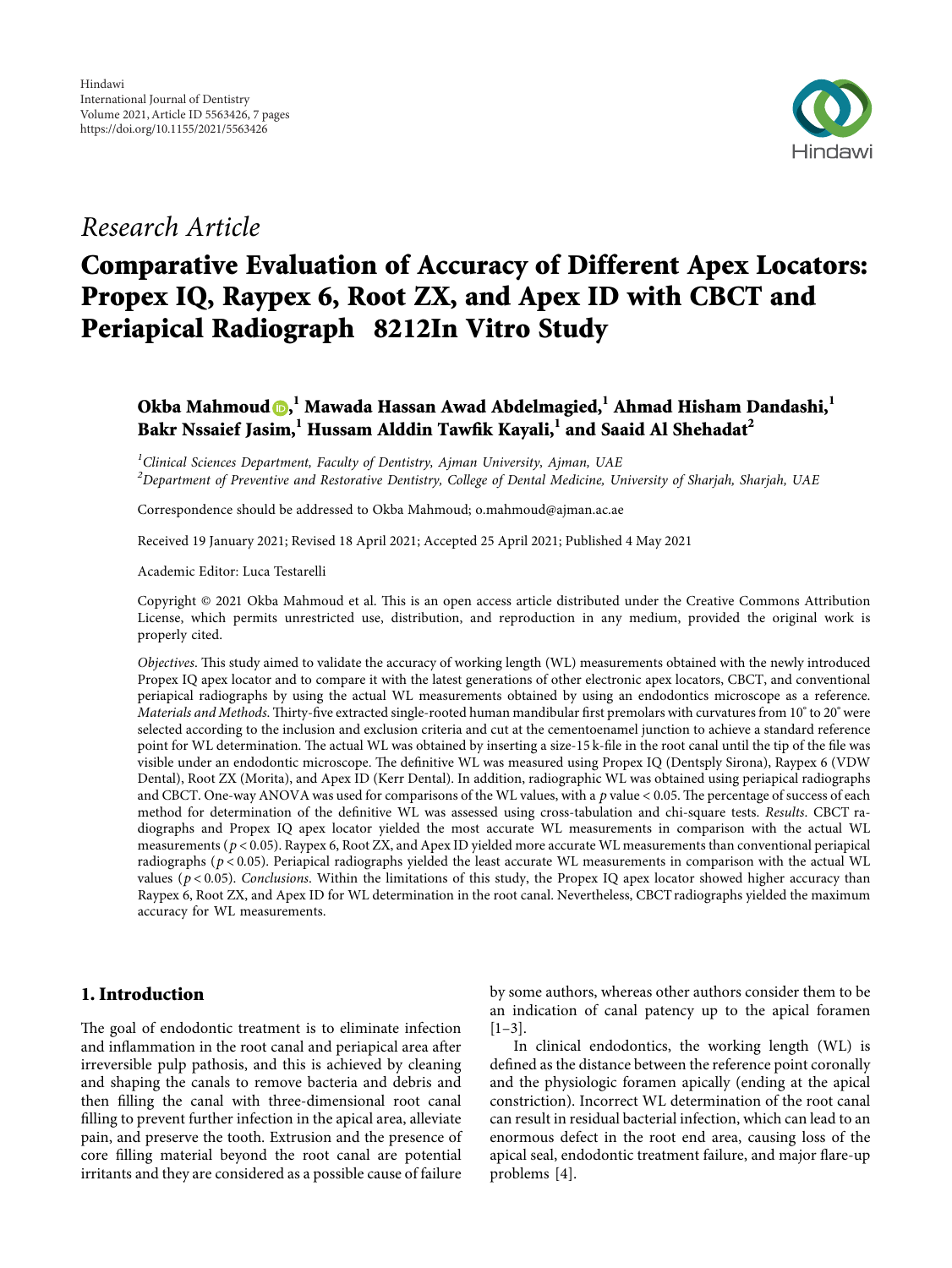Different methods have been used to locate the apical foramen and to measure the WL of root canals. These include conventional periapical radiographs, electronic apex locators, tactile evaluations, and other methods. The most common method of WL measurement is based on periapical radiographs alone, wherein the clinician uses these radiographs to visualize the extent of a file inserted in the canal and its relationship to the radiographic apex. However, this procedure is associated with multiple limitations, including subjectivity, image magnification, distortion errors, exposure of the patient to radiation, and superposition of anatomical structures  $[4]$ . The practice of estimating the WL by measuring the length of the root from the radiographic apex to the crown and then reducing 0.5–1 mm from the measurement has also been reported to be unreliable and inaccurate due to distortion of radiographic images [\[5–7](#page-6-0)].

Cone-beam computed tomography (CBCT) is an important technique that was introduced to dentistry in 1998 and has shown high potential for clinical applications with greater accuracy than periapical radiography[[8\]](#page-6-0). CBCT has been shown to contribute to treatment planning, diagnosis, treatment, and prognosis of different diseases, in addition to its importance in research[[9, 10\]](#page-6-0). CBCT images can show the root canal angles, height of the curvature, and location of the major foramen, which are not identifiable with sufficient precision in periapical radiography[[11, 12\]](#page-6-0).

The development and production of electronic apex locators for locating the canal terminus are a major innovation in root canal treatment. An electronic root length measurement method was first suggested by Custer [\[13](#page-6-0)] in 1918, after which the idea was revisited by Suzuki in 1942 [\[14](#page-6-0)]. However, it was Sunada[[15\]](#page-6-0) who, in 1962, used these principles to build a simple device that relied on direct current to detect the WL. Subsequently, electronic apex locators have undergone substantial improvements that have greatly increased their accuracy and adaptability.

Sunada stated that the apical constriction is the most important anatomical landmark because it has a resistance of 6500 Ω, which confers it with unique electronic characteristics [\[15](#page-6-0)]. Apex locators generate a direct current of known voltage (V) and include an ammeter that measures the intensity (I) of the current after it passes through the file and is recaptured by the labial hook [\[15](#page-6-0)]. An electronic component calculates the V\I ratio and deducts the resistance at the level of the canal where the instrument is located. The screen displays 0 when the resistance is 6500  $\Omega$ , which is how the clinician estimates that the tip of the file is at the apical constriction[[15\]](#page-6-0).

Although apex locators function with the same principle, the areas detected by different devices may differ. Whereas most manufacturers' manuals state that the devices detect the apical constriction, Morita (Dentaport ZX) suggests that their device detects the apical foramen and not the constriction. They also advised that the operator should stop advancing the file when the reading shows 0.5 on the screen in order to locate the constriction[[16\]](#page-6-0).

Apex locators showed equal or higher accuracy than radiographic in many in vivo, ex vivo, and in vitro studies

 $[17–19]$  $[17–19]$  $[17–19]$ . These locators are useful when the apical portion of the canal system is hidden by some anatomical structures. Moreover, they help reduce the treatment time and radiation dose, which may be higher with conventional radiographic methods. However, the main problems associated with the use of electronic apex locators are that they cannot be used in cases of perforations, patients with cardiac pacemakers, and fractures of the root and that their accuracy is questionable in cases of root resorption, immature apices, swelling, and hemorrhage[[20](#page-6-0), [21\]](#page-6-0).

The current study aimed to examine the accuracy of Propex IQ, a recently introduced electronic apex locator for which no accuracy data from in vitro or in vivo studies are currently available in the literature, and to compare it to the latest generation of other commercially available apex locators. Furthermore, the accuracy of these apex locators was compared to those of other commonly used methods for determining WL, namely, periapical radiography and CBCT.

#### 2. Materials and Methods

The sample size  $(n)$  was calculated using an online Statistics Calculator link, and an a priori sample size calculator for Student's t-test was used to estimate the minimum sample size for the one-tailed t-test study, considering a probability level of 0.05, anticipated effect size of 0.9 based on similar studies, and a statistical power level of 0.8. The representative sample size was 35 teeth.

Thirty-five extracted human mandibular first premolars with curved and single root canals were kept in 5.2% sodium hypochlorite for 2 h and then stored in hydrogen peroxide solution until use in this study. Each tooth was marked at the cementoenamel junction (CEJ), placed inside a special acrylic mold, and stabilized by wax. Then, the crown of each tooth was cut at the CEJ by using a saw machine (IsoMet 1000 Precision Cutter; Buehler, Düsseldorf, Germany) to provide a standard reference point for all WL measurements.

Periapical radiographs were taken for all teeth preoperatively to evaluate the curvature (10°–20°) and to check for any internal defects (Figure [1\)](#page-2-0). Patency was checked with a size-10 k-file (Dentsply Maillefer, Ballaigues, Switzerland). The selected teeth were cleaned using an ultrasonic dental scaler (Guilin Woodpecker Medical Instrument Co., Ltd., China) to remove any debris from the root surface. Teeth were also examined under an endodontic microscope at 20x magnification (Extaro 300; Zeiss, Germany) to determine the apex maturity and root surfaces and to detect possible fractures or any defects as part of the inclusion and exclusion criteria (Table [1\)](#page-2-0).

Root canals were irrigated with 5 mL of 5% sodium hypochlorite (NaOCl, Werax, Izmir, Turkey). Before starting the WL measurements, each tooth was placed inside the Protrain mold (Simit, Italy), which is a special mold designed to simulate the oral environment for extracted teeth. This mold facilitates standardization by allowing a standard tooth position, standard X-ray imaging for all teeth, a standard SLOB technique, and a standard pathway for apex locators to complete the electrical circuit (Figure [2](#page-2-0)).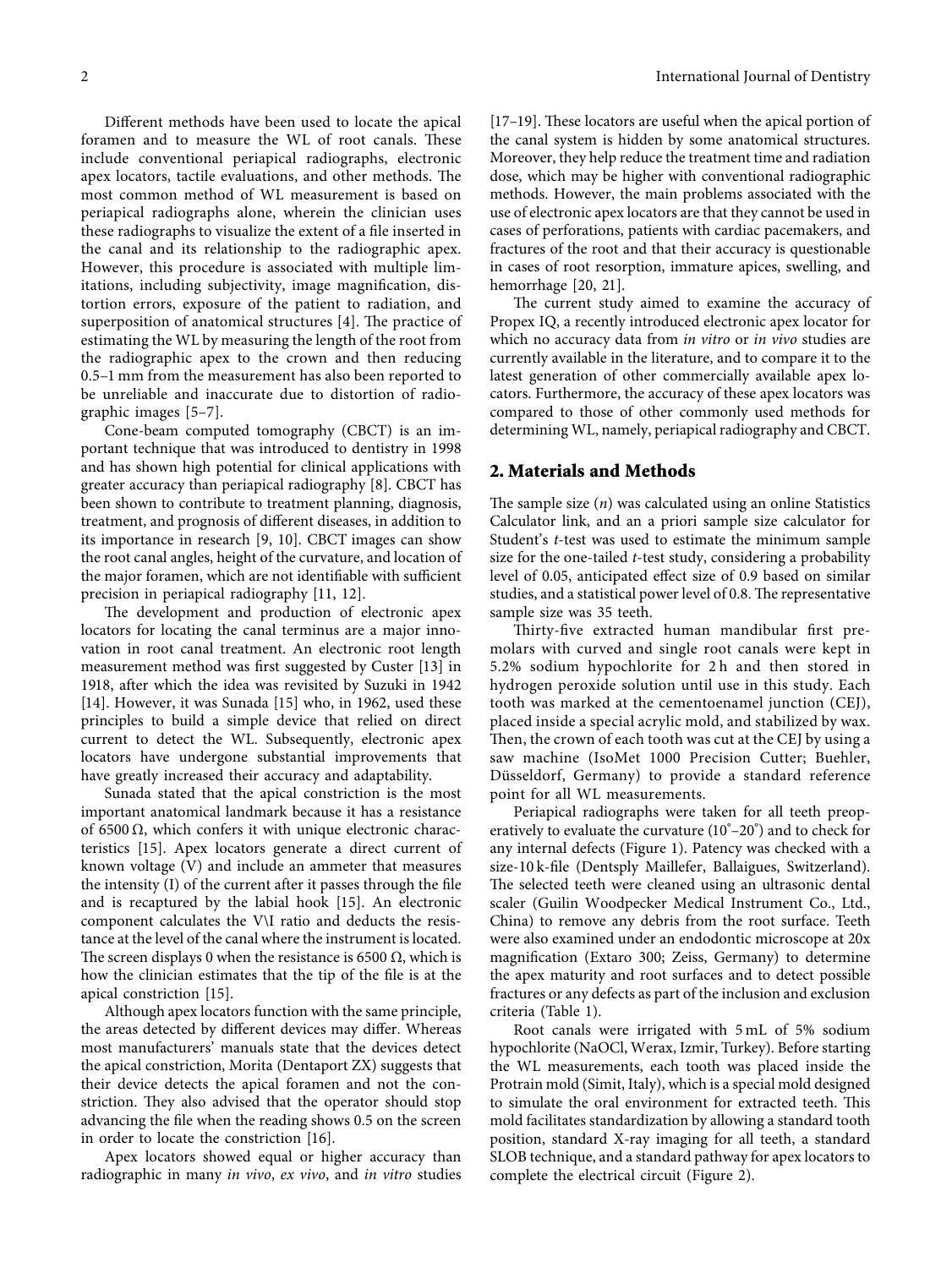<span id="page-2-0"></span>

Figure 1: Lower first premolar with a 11° curvature that matched the teeth selection criteria in this study.

| TABLE 1: Inclusion and exclusion criteria used in this study. |  |
|---------------------------------------------------------------|--|
|---------------------------------------------------------------|--|

| Inclusion                                               | Exclusion                                                                |
|---------------------------------------------------------|--------------------------------------------------------------------------|
| Lower first premolars                                   | Teeth other than lower first premolars                                   |
| Curved canal with a curvature between 10 and 20°        | Curved canal of less than 10° or more than 20°                           |
| Sound, noncracked, nonworn, or nonfractured tooth       | Worn, carious, resorbed, cracked, fractured, filled, and malformed teeth |
| Initial apical file must be K-file size 10 or 15        | Initial apical file more than K-file size 15                             |
| No calcifications or internal defects of the root canal | Calcified canal or pulp stones                                           |
| Single-rooted teeth                                     | Multirooted teeth                                                        |



 $(a)$  (b)

Figure 2: Protrain mold designed to simulate the oral environment of the extracted teeth.

2.1. Actual WL Determination Using a Microscope. The actual WL was measured as a control value by inserting a size-15 Kfile (Dentsply Maillefer, Ballaigues, Switzerland) with a double stopper to decrease the chance of stopper movement during measurements. The file was inserted in the root canal until its tip could be observed at the apical foramen under a microscope and then withdrawn 0.5 mm, after which the length between the file tip and reference point was measured with a digital caliper (Allendale Electronics Ltd.). Each

measurement was repeated three times by three independent authors, and the mean value was recorded as the representative measurement of that sample.

2.2. Radiographic WL Determination Using Periapical Radiographs. After placing the tooth in the Protrain mold, two conventional periapical radiographs were taken for each tooth. The first radiograph was used to evaluate the tooth on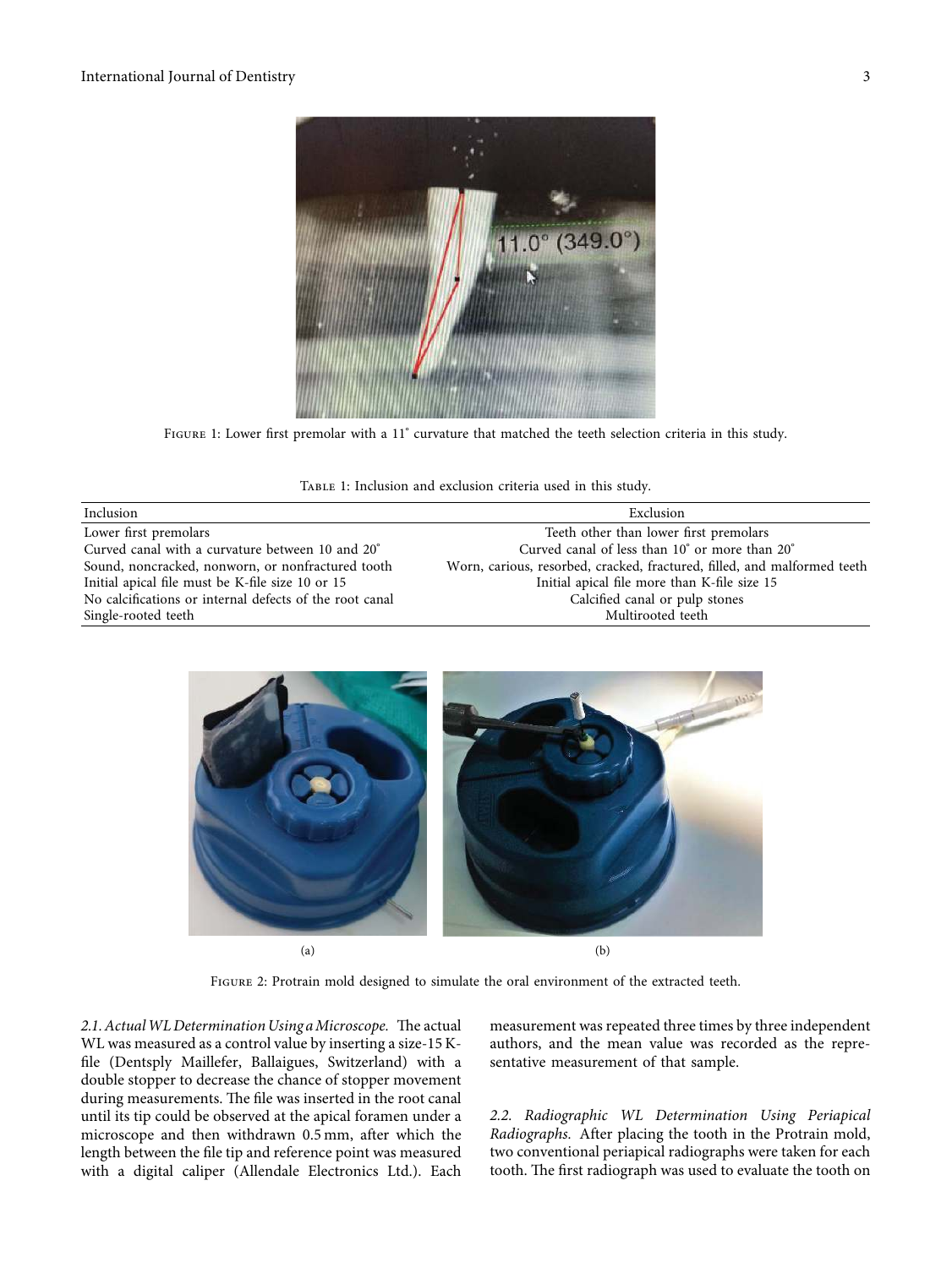the basis of the tooth selection criteria and to determine the radiographic tooth length and the estimated WL (whole tooth length $-0.5$  mm). The second radiograph was also taken using the Protrain mold after inserting a size-15 K-file up to the estimated WL to obtain the radiographic WL, which was calculated as the total file length inside the canal + the distance between the tip of the file on the radiograph and the root end (determined using an internal digital ruler of the digital radiograph software)—0.5 mm.

2.3. Electronic WL Determination Using Apex Locators. Four well-known electronic apex locators were used in this study: Propex IQ (Dentsply Maillefer, Ballagiue, Switzerland), Raypex 6 (VDW, Munich, Germany), Root ZX (J Morita Corp., Kyoto, Japan), and Apex ID (Sybron Endo). Selected and prepared teeth were placed inside the Protrain mold; the roots were embedded in the mold, leaving approximately 5 mm of the coronal root surface exposed; and the labial clip of the apex locator was attached to the mold (Figure [2](#page-2-0)).

To obtain the electronic WL measurement, a size-15 K-file with double stoppers was connected to each apex locator and used to determine the electronic WL in each root canal. The canals were irrigated with 5.0% NaOCl. Subsequently, cotton pellets and paper points were used to dry the tooth surface and to eliminate the excess irrigation solution, after which Propex IQ, Raypex 6, Root ZX, and Apex ID were used. Each file was attached to the apex locator file holder and was gradually introduced inside the canal while carefully monitoring the apex locator screen. The file was progressed in each canal until the apex locator screen indicated that the file was outside the root canal (beyond the WL), which was accompanied by a warning sound and red bars. The file was then regressed very slowly to the point where it showed the apical constriction and indicated the WL where the endodontic treatment should terminate. Each electronic apex locator was used according to the manufacturer's instructions. Three measurements were obtained by three different authors, and the mean of these three consecutive measurements was recorded as the representative electronic WL measurement of each canal for the corresponding device.

2.4. Radiographic WL Determination by CBCT. Two conebeam computed tomography (CBCT) images were acquired for each tooth (Planmeca Promax 3D, Finland). Each group of six teeth was inserted separately in a special mold made from putty to facilitate the imaging procedure in the CBCT device. The first image was used to determine the CBCT radiographic tooth length and the estimated WL (whole tooth length-0.5 mm). The second image was obtained after inserting a size-15 K-file to the exact estimated WL of each tooth to obtain the CBCT radiographic WL: total file length inside the canal + the distance between the tip of the file and the root end (measured by the internal digital ruler of CBCT software)—0.5 mm.

2.5. Statistical Analysis. The collected data were analyzed using Statistical Package for Social Sciences (SPSS) for Windows software, version 20 (SPSS Inc., Chicago, IL, USA). One-way analysis of variance (ANOVA) was used in this study with *p*values < 0.05. The percentage of success of each electronic apex locator in finding the exact WL was assessed using cross-tabulation and chi-square tests.

#### 3. Results

The mean value of the actual WL measurements obtained with the endodontic microscope was  $14.74 \pm 1.23$  mm. CBCT yielded WL measurements closest to the actual WL (mean = 14.70 mm), followed by Propex IQ (mean  $= 14.66$  mm). The least accurate WL measurement was obtained using conventional periapical radiographs (mean =  $14.01$  mm) (Figure [3](#page-4-0) and Table [2](#page-4-0)).

The WL values obtained with the four electronic apex locators were not significantly different; however, the WL measurements obtained using conventional radiographs were significantly different from the actual WL values (*p* < 0*.*010) (Table [3\)](#page-4-0).

The results of this study were divided into three groups to validate the WL values obtained by each electronic apex locator by comparing the differences between each device and the actual WL values separately (Table [4](#page-5-0)). Positive values indicated measurements that were overextended from the actual WL, while negative values indicated measurements that were underextended from the actual WL, whereas values within 0.5 mm from the actual WL were considered coinciding measurements.

The WL measurements obtained using CBCT radiographs and Propex IQ apex locator showed all WLs within ±0.5 mm from the actual WL, while Raypex 6, Root ZX, and Apex ID showed most WLs within ±0.5 mm. However, some WLs obtained with these locators were <0.5 mm and >0.5 mm from the actual WL, except for Root ZX, which had no WL in the <0.5 mm category. Lastly, most radiographic WLs were >0.5 mm from the actual WL.

#### 4. Discussion

The results of this study highlight the differences between various methods of WL determination, in addition to providing comparative data for the different commercially available electronic devices for measuring the WL in curved single-rooted canals. Correct and definitive determination of the WL is the primary factor for successful endodontic treatment. The histological results after root canal treatment have been shown to be superior when instrumentation and obturation are limited to the apical foramen than beyond this anatomical landmark. Thus, accurate determination of the location of the intended apical constriction is an important factor in the success of root canal treatment [\[22\]](#page-6-0).

In this study, we used four different well-known apex locators and both conventional periapical radiographs and CBCT to compare the WLs measured using these techniques to the actual WL, which was determined by a microscope for each tooth separately. No published literature has investigated the use of the Propex IQ electronic apex locator in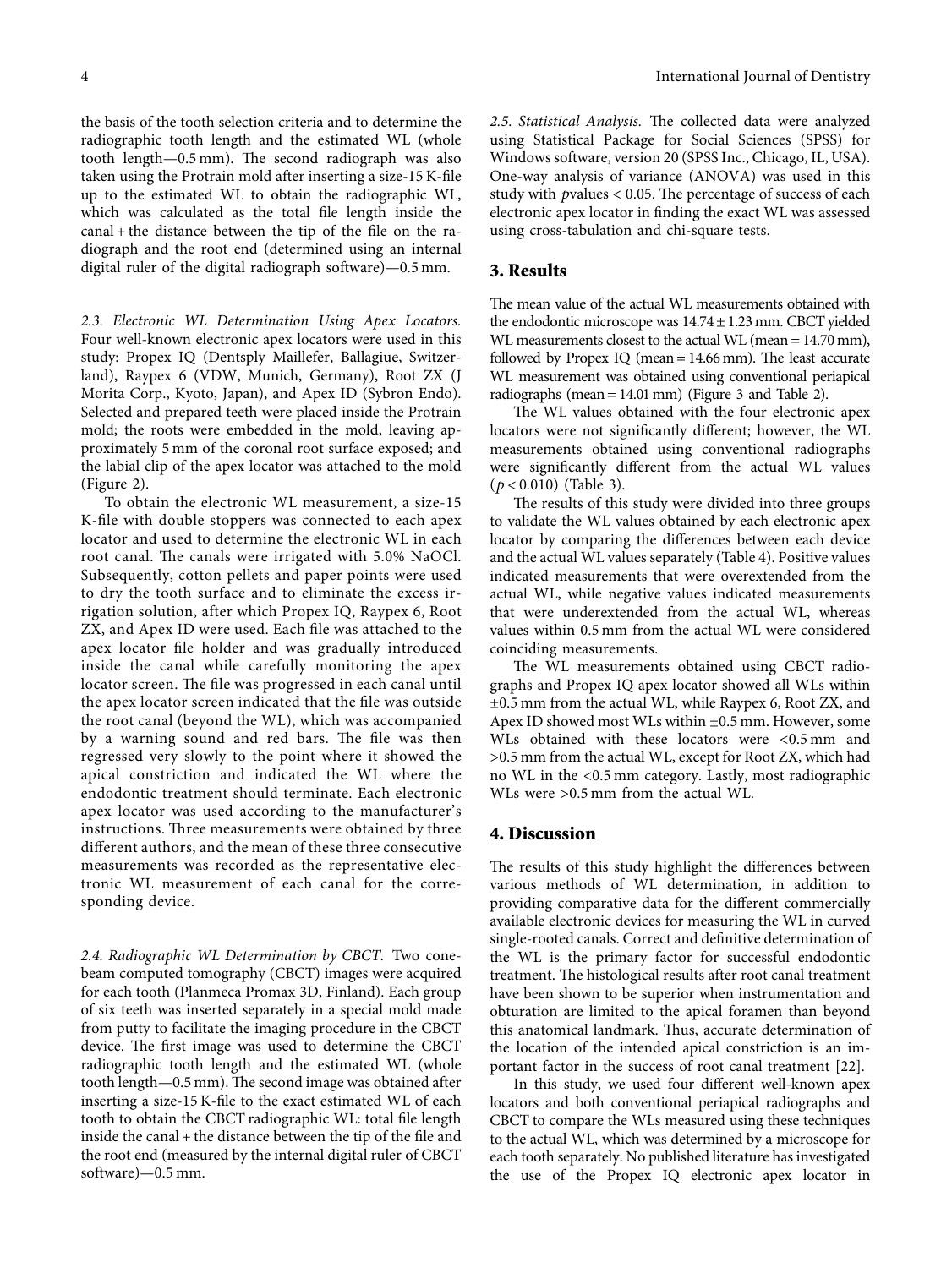<span id="page-4-0"></span>

FIGURE 3: Boxplot showing the mean WL values in mm for four different electronic apex locaters and conventional periapical radiographs and CBCT scans in comparison with the actual WL values.

Table 2: Mean WL values in mm obtained for each group in comparison with the actual WL (control group) values.

| Groups                    | Mean (mm) | $SD$ (mm) | Minimum (mm) | Maximum (mm) |
|---------------------------|-----------|-----------|--------------|--------------|
| Actual WL (control group) | 14.73     | 1.22      | 12.50        | 18.24        |
| Raypex 6                  | 14.39     | 1.24      | 11.65        | 17.70        |
| Propex IQ                 | 14.65     | 1.23      | 12.37        | 18.20        |
| Root ZX                   | 14.35     | 1.23      | 12.00        | 17.95        |
| Apex ID                   | 14.42     | 1.26      | 11.94        | 17.85        |
| Conventional radiographs  | 14.01     | 1.57      | 10.90        | 17.48        |
| CBCT radiographs          | 14.70     | 1.23      | 12.50        | 18.20        |
|                           |           |           |              |              |

TABLE 3: One-way ANOVA for comparison of the WL values measured obtained using the different techniques.  $df = 9$ , F value = 1.53. The actual WL value was closest to the value obtained with CBCT ( $p$  < 0.90), followed by Propex IQ ( $p$  < 0.80). However, the actual WL value was significantly different from that obtained with conventional radiographs (*p* < 0*.*010).

|           | Multiple comparisons (LSD) (post hoc test) | p value |
|-----------|--------------------------------------------|---------|
| Actual WL | Raypex 6                                   | 0.28    |
|           | Propex IQ                                  | 0.80    |
|           | Root ZX                                    | 0.23    |
|           | Apex ID                                    | 0.31    |
|           | Conventional radiographs                   | 0.01    |
|           | CBCT radiographs                           | 0.90    |

determining the WL, since it was recently introduced in the market. Therefore, we examined the accuracy of these devices in curved single-rooted extracted mandibular first premolars [\[23\]](#page-6-0). The results of the current study demonstrated that WL measurements using CBCT radiographs and the Propex IQ apex locator were the most accurate, while conventional radiographs yielded the least accurate WL measurements. The WL measurements obtained with Raypex 6, Root ZX, and

Apex ID showed acceptable accuracy in comparison with those obtained with Propex IQ and better accuracy than measurements obtained with conventional radiographs. This finding was in agreement with the study conducted by Adriano et al., who performed in vitro comparisons between apex locators and direct and radiographic techniques for determining the root canal length in primary teeth[[17\]](#page-6-0). On the other hand, the findings of our study contradict those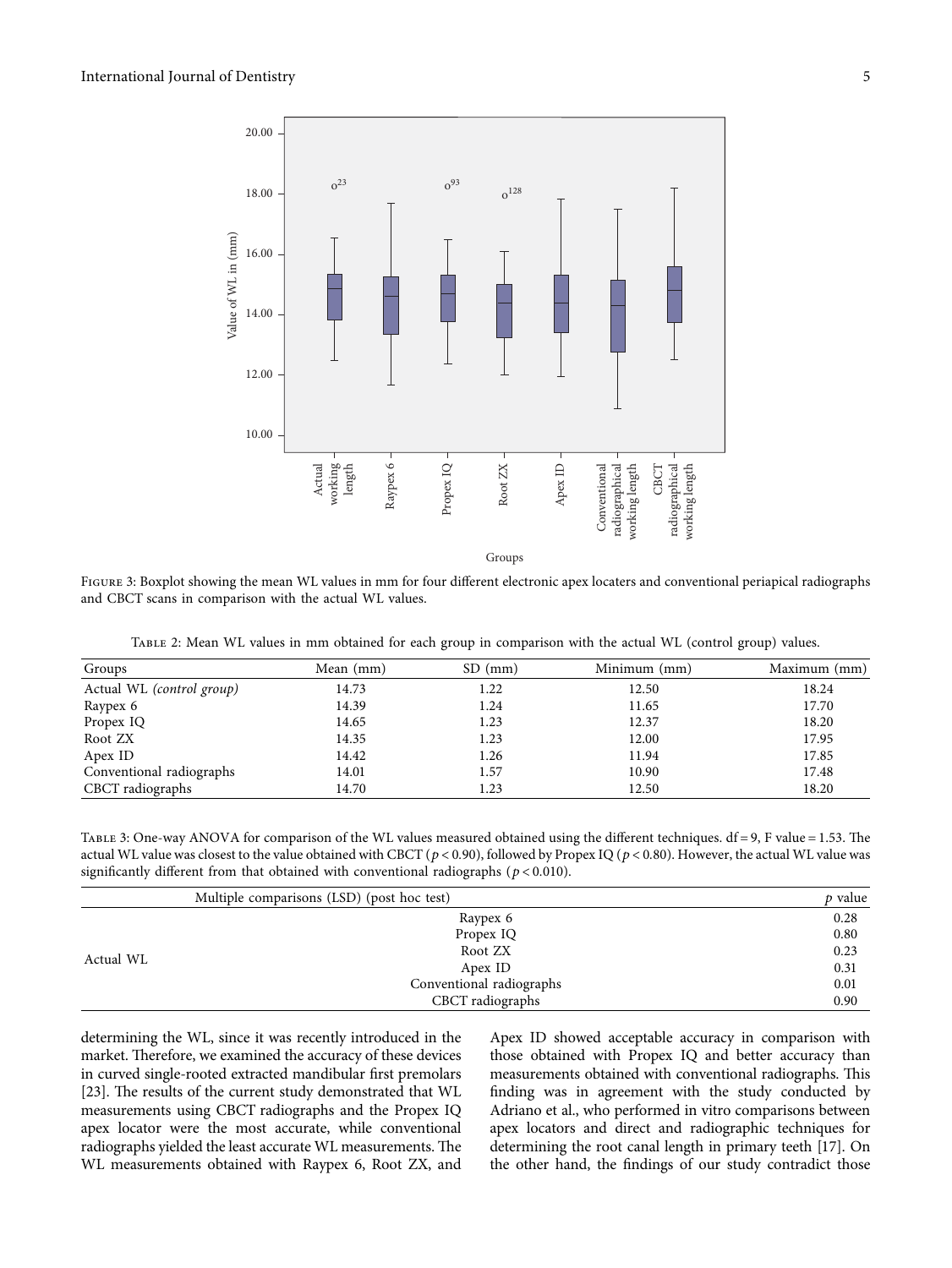<span id="page-5-0"></span>Table 4: Number of teeth (n) and frequencies of WL measurements (%) that were less, more, or within 0.5 mm from the actual WL. Both groups (<0.5 mm and >0.5 mm) were considered to indicate errors in determining the WL of each tooth. WL measurements obtained using CBCT radiographs and Propex IQ showed no errors, whereas the other WL determination methods showed several errors.

| WL determination method  | $(<0.5$ mm) n $(\%)$ | $(\pm 0.5 \,\mathrm{mm}) n$ (%) | $(>0.5$ mm) n $(\%)$ |
|--------------------------|----------------------|---------------------------------|----------------------|
| Propex IQ                | Nil                  | 35 (100%)                       | Nil                  |
| CBCT radiographs         | Nil                  | 35 (100%)                       | Nil                  |
| Raypex 6                 | 1(2.86%)             | 25 (71.43%)                     | $9(25.71\%)$         |
| Root ZX                  | Nil                  | 25 (71.43%)                     | 10(28.57%)           |
| Apex ID                  | 1(2.86%)             | 24 (68.57%)                     | 10(28.57%)           |
| Conventional radiographs | $2(5.71\%)$          | $9(25.71\%)$                    | 24 (68.57%)          |
|                          |                      |                                 |                      |

reported by Midhun Mohan and Susila Anand, who found that electronic apex locators are not superior to conventional radiographs in determining WL[[24](#page-6-0)].

Janner et al. published the first study that compared the accuracy of WL measurements using preexisting CBCT scans with those obtained using standard techniques such as electronic apex locators, and they observed a high correlation between both methods [\[25\]](#page-6-0). Tchorz et al. found that CBCT is a useful tool for planning endodontic treatment, visualizing complex root canal anatomies, and estimating root canal length [\[26\]](#page-6-0). However, the application of CBCT exclusively for root canal length measurement is not yet recommended, since the benefits may not always outweigh the potential risks of the additional radiation[[27](#page-6-0)]. In this regard, each endodontic patient should be evaluated individually, and when more evidence is needed, CBCT should only be considered when normal imaging does not yield adequate information for proper management of the case [\[28\]](#page-6-0).

Our data also demonstrated that CBCT allowed better WL determination than electronic apex locators, which contradicts the findings reported by González-Rodríguez et al., who showed that electronic measurements were more reliablethan CBCT scans for WL determination [[18\]](#page-6-0). This difference may have occurred because identification of the apical constriction required higher magnification, and a stereomicroscope (920–25) was used in their study [\[18](#page-6-0)]. Jorge Paredes Vieyra et al. also reported that electronic apex locators showed higher accuracy and predictability than digital radiographs, and there were no significant differences in accuracy between Root ZX, Raypex 6, and Apex ID [\[19](#page-6-0)], whereas in another in vitro study, Root ZX exhibited higher accuracy than Apex ID in determining the WL of curved molar canals [\[29](#page-6-0)].

Yolagiden et al. conducted a study to compare four electronic apex locators in detecting a position 0.5 mm short of the major foramen, and their results showed that Apex ID allowed acceptable determination of the WL and its accuracy was similar to those of Raypex 5 and Raypex 6[[30](#page-6-0)]. Nevertheless, a −0.5 mm difference in the accuracy of electronic apex locators has been considered acceptable in various studies [\[29](#page-6-0), [31\]](#page-6-0), while others considered an acceptable range of $\pm 1.0$  mm [[32](#page-6-0)].

In summary, the accuracy of WL measurements and the comparisons among electronic apex locators, radiographs, and CBCT images remain topics of debate. Since the existing data are insufficient, more research with a larger variety of methods and techniques is required to emphasize the

improvements achieved with these devices for better endodontic practice. However, conventional periapical radiographs appear to have lower accuracy than all the electronic apex locators evaluated in this study.

#### 5. Conclusions

Within the limitations of this study, CBCT-based radiographic measurements were the most accurate method for determining the WL of the root canal. However, the WL measurements obtained by Propex IQ were more accurate than those obtained with the other electronic apex locators and very close to those obtained with the CBCT radiographs. Conventional radiographs were less accurate and cannot be used to determine the WL of the canal. Although Raypex 6, Root ZX, and Apex ID showed no significant differences in their accuracies for determination of the WL of root canals, they were not as accurate as Propex IQ.

#### Data Availability

The data used to support the findings of this study are available from the corresponding author upon request.

#### Consent

For this type of study, formal consent was not required.

#### **Disclosure**

This research was part of the Graduation Project at the College of Density, Ajman University.

#### Conflicts of Interest

None of the authors have any conflicts of interest to declare related to this study.

#### Authors' Contributions

All authors have contributed significantly, and all authors are in agreement with the manuscript.

#### References

- [1] H. Schilder and K. M. Hargreaves, "Filling root canals in three dimensions," Journal of Endodontics, vol. 32, no. 4, pp. 281–290, 2006.
- [2] L. M. Lin, P. A. Rosenberg, and J. Lin, "Do procedural errors cause endodontic treatment failure?" The Journal of the